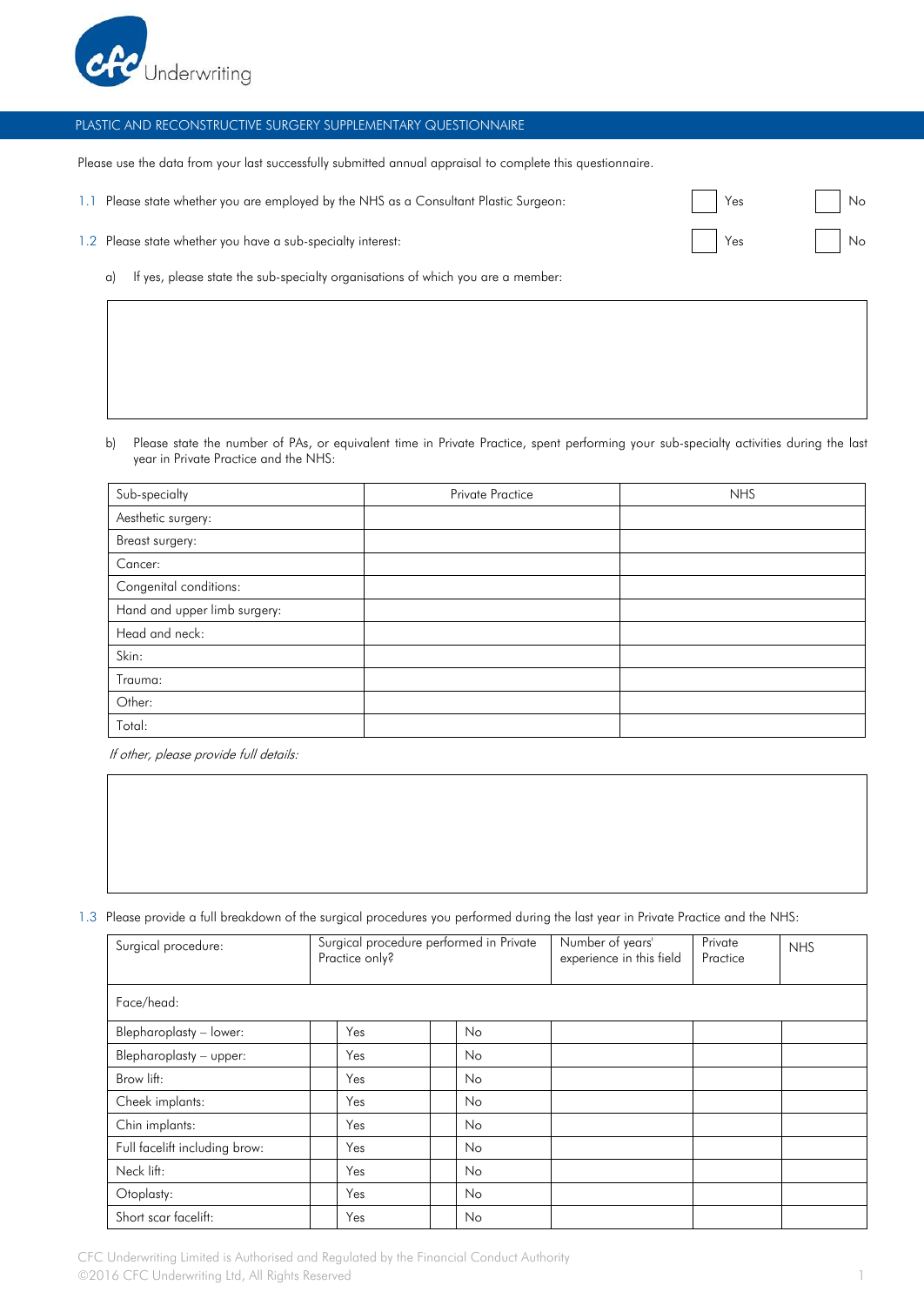

| Surgical procedure:                                                                                           | Surgical procedure performed in Private<br>Practice only? |    | Number of years'<br>experience in this field | Private<br>Practice | <b>NHS</b> |
|---------------------------------------------------------------------------------------------------------------|-----------------------------------------------------------|----|----------------------------------------------|---------------------|------------|
| Nose:                                                                                                         |                                                           |    |                                              |                     |            |
| Rhinoplasty - open:                                                                                           | Yes                                                       | No |                                              |                     |            |
| Rhinoplasty - closed:                                                                                         | Yes                                                       | No |                                              |                     |            |
| Breast:                                                                                                       |                                                           |    |                                              |                     |            |
| Augmentation:                                                                                                 | Yes                                                       | No |                                              |                     |            |
| Correction of gynaecomastia:                                                                                  | Yes                                                       | No |                                              |                     |            |
| Implant removal:                                                                                              | Yes                                                       | No |                                              |                     |            |
| Mastopexy:                                                                                                    | Yes                                                       | No |                                              |                     |            |
| Reduction:                                                                                                    | Yes                                                       | No |                                              |                     |            |
| Genital:                                                                                                      |                                                           |    |                                              |                     |            |
| Clitoral hood reduction:                                                                                      | Yes                                                       | No |                                              |                     |            |
| Labiaplasty:                                                                                                  | Yes                                                       | No |                                              |                     |            |
| Penile surgery or enhancement:                                                                                | Yes                                                       | No |                                              |                     |            |
| Vaginoplasty or rejuvenation:                                                                                 | Yes                                                       | No |                                              |                     |            |
| Skin:                                                                                                         |                                                           |    |                                              |                     |            |
| Botox - face:                                                                                                 | Yes                                                       | No |                                              |                     |            |
| Botox - platysmal bands:                                                                                      | Yes                                                       | No |                                              |                     |            |
| Chemical peels:                                                                                               | Yes                                                       | No |                                              |                     |            |
| Demal Fillers - permanent:                                                                                    | Yes                                                       | No |                                              |                     |            |
| Demal Fillers - semi-permanent:                                                                               | Yes                                                       | No |                                              |                     |            |
| Demal Fillers - temporary:                                                                                    | Yes                                                       | No |                                              |                     |            |
| Dermabrasion:                                                                                                 | Yes                                                       | No |                                              |                     |            |
| Excision of skin lesions:                                                                                     | Yes                                                       | No |                                              |                     |            |
| Hyperhidrosis:                                                                                                | Yes                                                       | No |                                              |                     |            |
| Laser Surgery:<br>If yes, please state which areas of<br>the body:                                            | Yes                                                       | No |                                              |                     |            |
| Mole removal:                                                                                                 | Yes                                                       | No |                                              |                     |            |
| Skin grafts:                                                                                                  | Yes                                                       | No |                                              |                     |            |
| Tattoo removal:                                                                                               | Yes                                                       | No |                                              |                     |            |
| Other:                                                                                                        |                                                           |    |                                              |                     |            |
| Adominoplasty:                                                                                                | Yes                                                       | No |                                              |                     |            |
| Arm, buttock or thigh lifts:                                                                                  | Yes                                                       | No |                                              |                     |            |
| Brachioplasty:                                                                                                | Yes                                                       | No |                                              |                     |            |
| Buttock, calf or pectoral Implants:                                                                           | Yes                                                       | No |                                              |                     |            |
| Fat transfer:<br>If yes, please state whether this<br>involves the face, breast or other<br>part of the body: | Yes                                                       | No |                                              |                     |            |
| Hair transplant:                                                                                              | Yes                                                       | No |                                              |                     |            |
| Hand surgery:                                                                                                 | Yes                                                       | No |                                              |                     |            |
| Liposuction:                                                                                                  | Yes                                                       | No |                                              |                     |            |
| Other:                                                                                                        | Yes                                                       | No |                                              |                     |            |
| Total:                                                                                                        |                                                           |    |                                              |                     |            |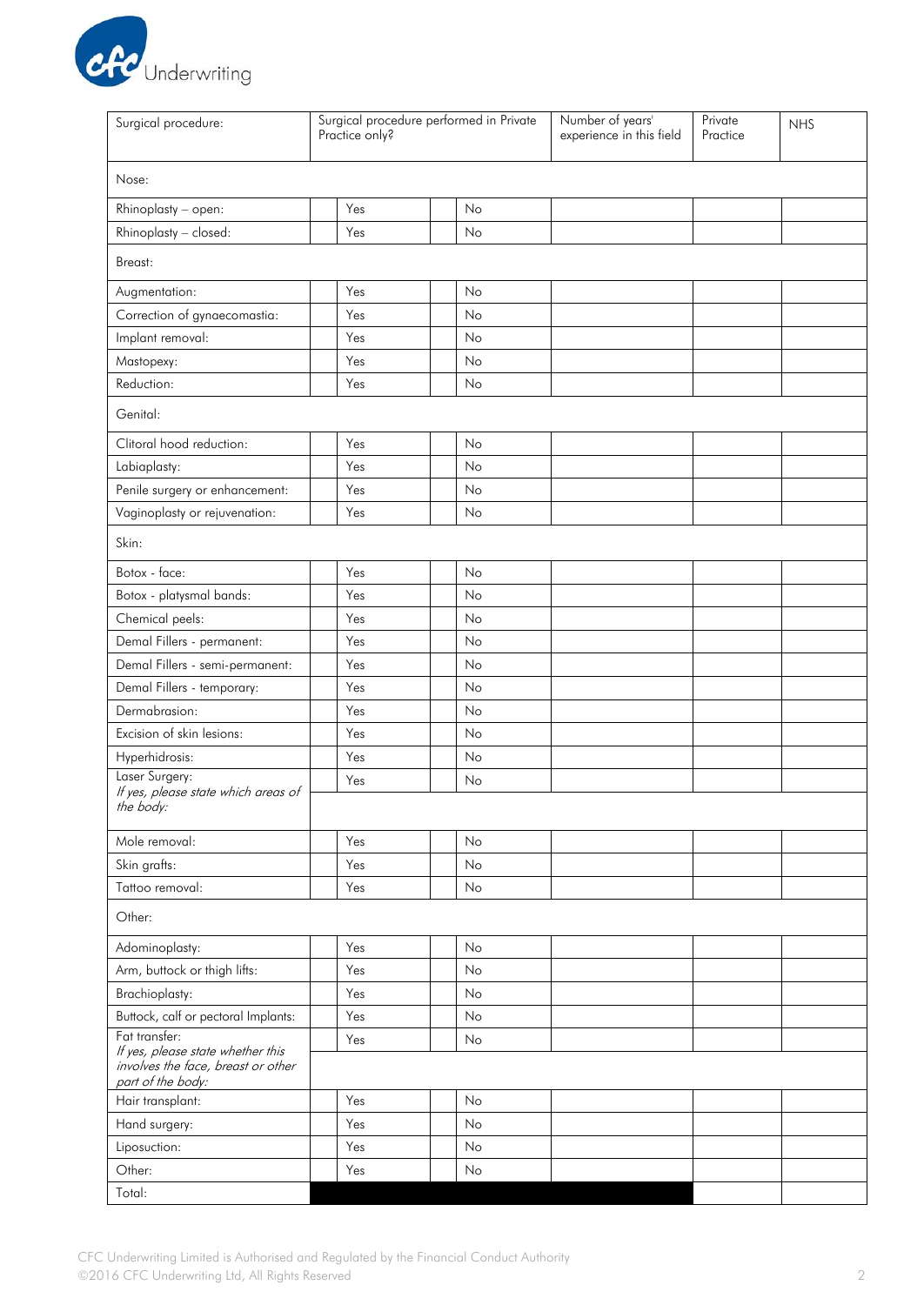

If other, please provide full details:

1.4 Please state whether you have ever used PIP implants or macrolane in Private Practice: No No No No No No No

- If yes, please state: a) the number and type of any procedures performed during the last year:
- b) the date of the last procedure you performed in Private Practice:
- 1.5 Please state whether you have ever performed, or assisted in, bariatric surgery: No Res No Res No No
	-
	- a) If yes, please provide a breakdown of the number of procedures you performed during the last year in Private Practice and the NHS and how many years you have performed these procedures:

| Procedure        | <b>Private Practice</b> | <b>NHS</b> | Number of years' experience<br>performing this procedure |
|------------------|-------------------------|------------|----------------------------------------------------------|
| Gastric balloon: |                         |            |                                                          |
| Gastric band:    |                         |            |                                                          |
| Gastric bypass:  |                         |            |                                                          |
| Gastric sleeve:  |                         |            |                                                          |
| Total:           |                         |            |                                                          |

b) If you have performed secondary bariatric surgery, please state the nature of the surgery and number of procedures performed:

|  | If you no longer perform, or assist in, bariatric surgery please state the date of the last procedure<br>you preformed in Private Practice: |     |  |
|--|---------------------------------------------------------------------------------------------------------------------------------------------|-----|--|
|  | Do you anticipate any changes to your activities during the next 12 months?                                                                 | Yes |  |
|  | If yes, please provide full details.                                                                                                        |     |  |